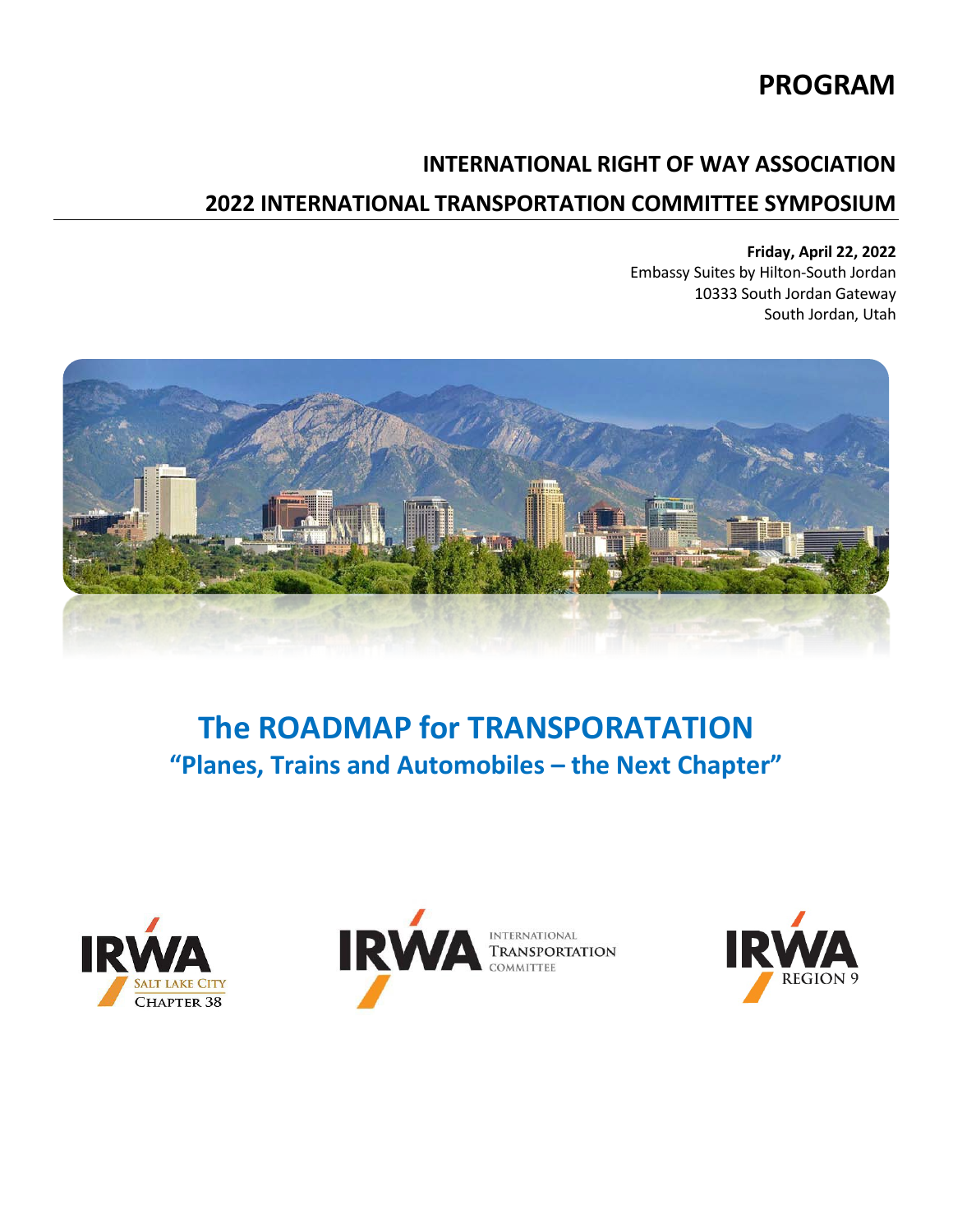## **Agenda**

- 7:00 AM Registration Foyer Lobby next to Meeting Rooms
- 8:00 AM Welcome and Sponsor Recognition: Christie Saenz, SR/WA, R/W-RAC
- 8:10 AM Carlos Braceras, Executive Director Utah Department of Transportation
- 8:45 AM Nancy Volmer, Director Public Relations and Marketing, Salt Lake City International Airport & Joel Nelson, Airport Property & Real Estate Manager, Salt Lake City Department of Airports
- 9:30 AM Dominic Spaethling, California High-Speed Rail

#### 10:00 AM **Networking Break**

- 10:15 AM Blaine Leonard, Technology and Innovation Engineer in the Traffic Management Division of UDOT
- 10:45 AM Whitney Ward, AIA, Principal of VCBO Architecture
- 11:15 AM Jordan Culimore, Office of the Property Rights Ombudsman
- 11:45 AM Todd Provost,
- 12:15 PM **Lunch**
- 1:30 PM Pendalum Land Podcast, Kristen Bennett, SR/WA, R/W-RAC Dave Arnold, SR/WA and Greg Jackson
- 2:30 PM David Barraza, Tierra Right of Way
- 3:00 PM **Networking Break**
- 3:15 PM Patrick McCallister, SR/WA is the Right of Way Acquisition Manager for WSP
- 4:00 PM Clubhouse Podcast: Interview with Jake Farrell
- 5:30 PM Reception: Need location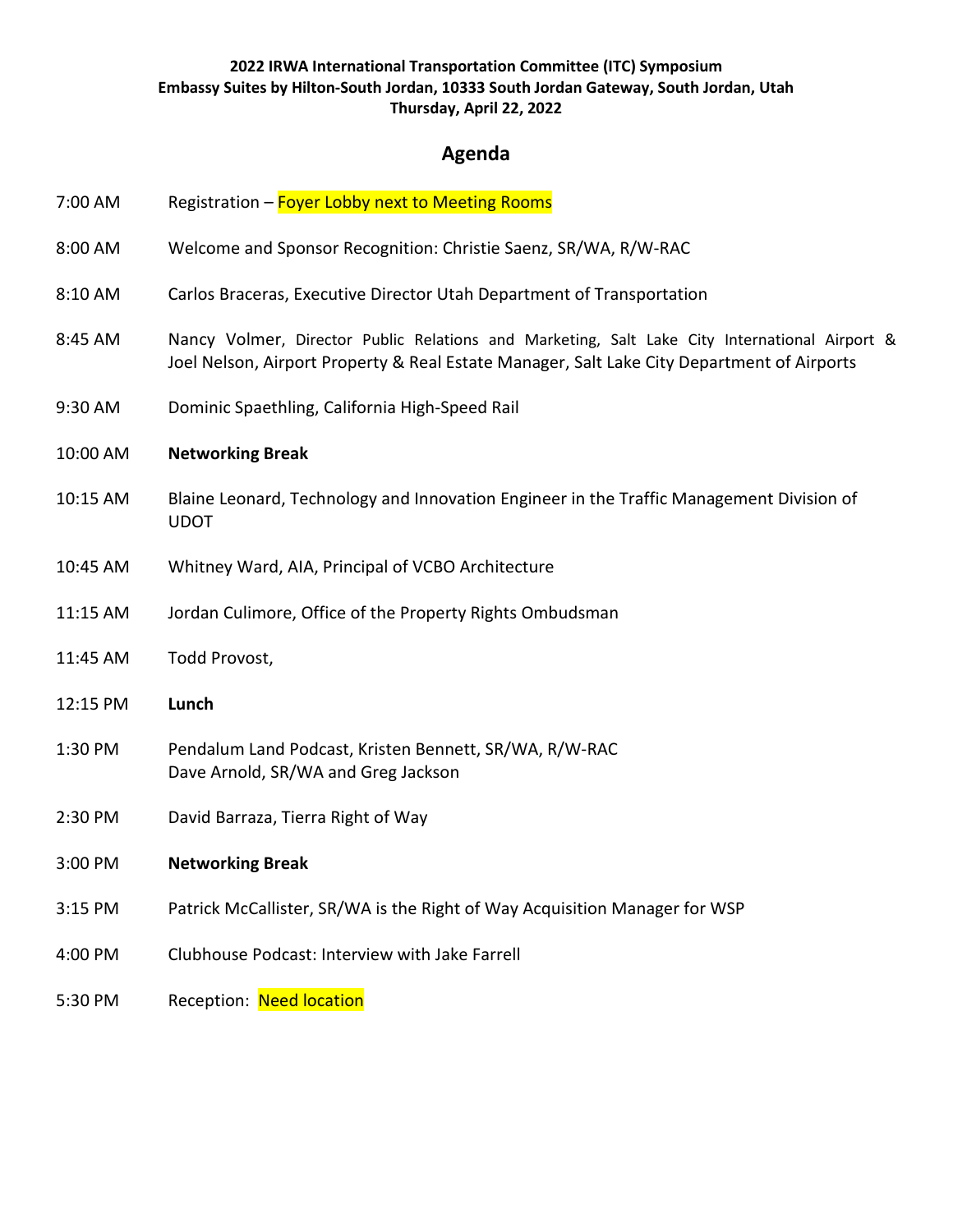## **Speaker Biographies**

**Carlos M. Braceras, P.E.,** Executive Director Utah Department of Transportation Carlos was appointed executive director of the Utah Department of Transportation (UDOT) by Governor Gary Herbert on May 6, 2013. He was reappointed to serve as executive Director by Governor Spencer Cox in January 2021. In this capacity, he is responsible for UDOT's more than 1,600 employees and the design, construction, and maintenance of Utah's 6,000-mile system of roads and highways. He has recently launched a redefining of the Department's goals and mission and has overseen the completion of several massive highway projects like the Utah County I-15 Corridor Expansion (I-15 CORE) and the Mountain View Corridor in west Salt Lake County. Both projects used innovative contracting methods that allowed each to be completed in record time.

Braceras joined UDOT in 1986. Prior to being appointed as executive director, he served as deputy director for 12 years. Braceras has also served as the director of UDOT's Region Three Office, chief geotechnical engineer, chief value engineer, a member of the Legacy Parkway/I-15 North Project team and as a roadway design engineer. He was named the "1998 State of Utah Governor's Manager of the Year" and was the 1998 recipient of the "UDOT Leader of the Year" Award. Prior to joining UDOT, Braceras worked as a well-site geologist doing oil and gas exploration and development. Braceras is currently chair of the AASHTO Design Committee, chair of the Center for Environmental Excellence Advisory Board, member and past chair of the TRB Executive Committee, member of the board of directors and past president of the American Association of State Highway and Transportation Officials, member of the board of directors and past president of the Western Association of State Highway and Transportation Officials, past chair of ITS America, and past chair of RUC West.

Braceras received an undergraduate degree in Geology from the University of Vermont and an undergraduate degree in Civil Engineering from the University of Utah. He is a registered professional engineer.

Braceras moved to Utah in the summer of 1980 and instantly fell in love with the mountains and the people. Soon after he arrived, Braceras met his wife Laurie while both were working at Snowbird Ski Resort. In their free time, he and Laurie enjoy spending time in the Utah outdoors. Their favorite activities include skiing, bicycling, golfing, camping, windsurfing and sailing on the Great Salt Lake.

**Topic & Summary:**

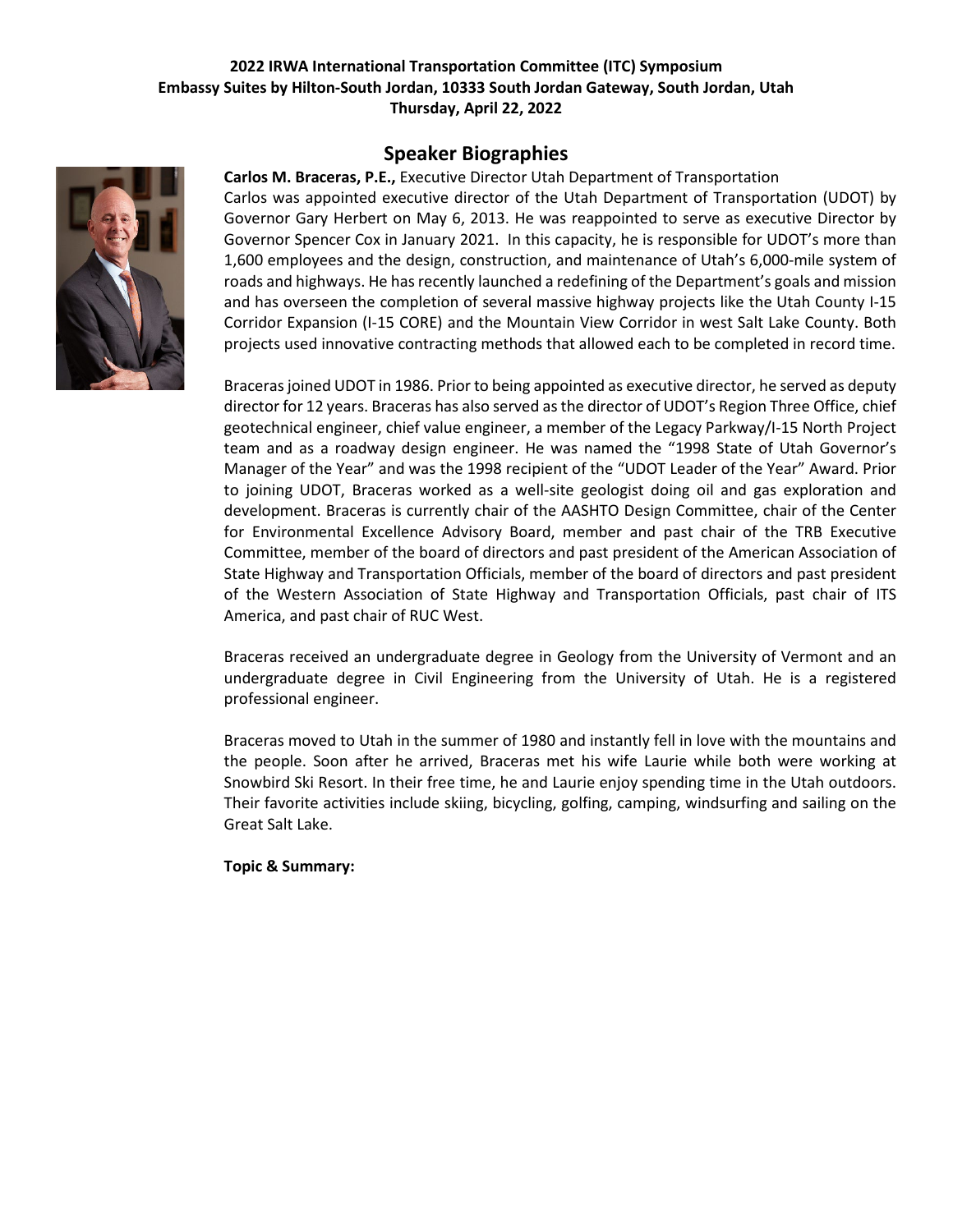

**Nancy Volmer**, Director Public Relations and Marketing, Salt Lake City International Airport Nancy Volmer is the director of communication and marketing for the Salt Lake City International Airport where she oversees the art program, air service marketing, community relations and media relations.

Volmer has worked for 30 years in the communication and marketing field. Before joining the airport, she worked for organizations such as the Utah State Courts, Salt Lake Organizing Committee for the 2002 Olympic Winter Games, the Salt Lake Chamber and the Park City Chamber/Bureau.

Volmer graduated of the University of Utah with two Bachelor of Science degrees and earned a Master of Professional Communication degree from Westminster College.

#### **The New SLC: Rebuilding for the Future**

Salt Lake City has secured its position as a global aviation hub by opening a brand-new airport that will serve and grow with the region for decades to come. The New SLC Airport is a state-of-theart facility and the first new U.S. hub airport built in the  $21<sup>st</sup>$  Century. The Salt Lake International Airport will highlight features of Phase 1 of the new airport as well as current construction underway for Phase 2 and 3.

#### **Joel Nelson**, SLC Airport

#### Bio

Joel will explain how the project used the Uniform Act for its acquisitions and provide a summary of these acquisitions.

**Dominic Spaethling**, California High-Speed Rail

Bio

**Topic & Summary:**



**Blaine Leonard, P.E. F.ASCE**, Technology and Innovation Engineer in the Traffic Management Division of UDOT

Blaine Leonard is the Transportation Technology Engineer at the Utah Department of Transportation (UDOT) in Salt Lake City. In this role, he leads the planning and deployment of connected and automated vehicles and related traffic management technologies. His team is on the forefront of operational, connected vehicle deployments. He is co-chair of the American Association of State Highway and Transportation Officials (AASHTO) Technology Subcommittee, the co-chair of the Cooperative Automated Transportation (CAT) Coalition Strategic Initiatives Working Group. Prior to joining UDOT in 2001, Blaine spent 20 years in the consulting engineering business.

Mr. Leonard served as the President of the American Society of Civil Engineers (ASCE) in 2010. He has received the AASHTO Alfred E Johnson Achievement Award, the ASCE William Wisely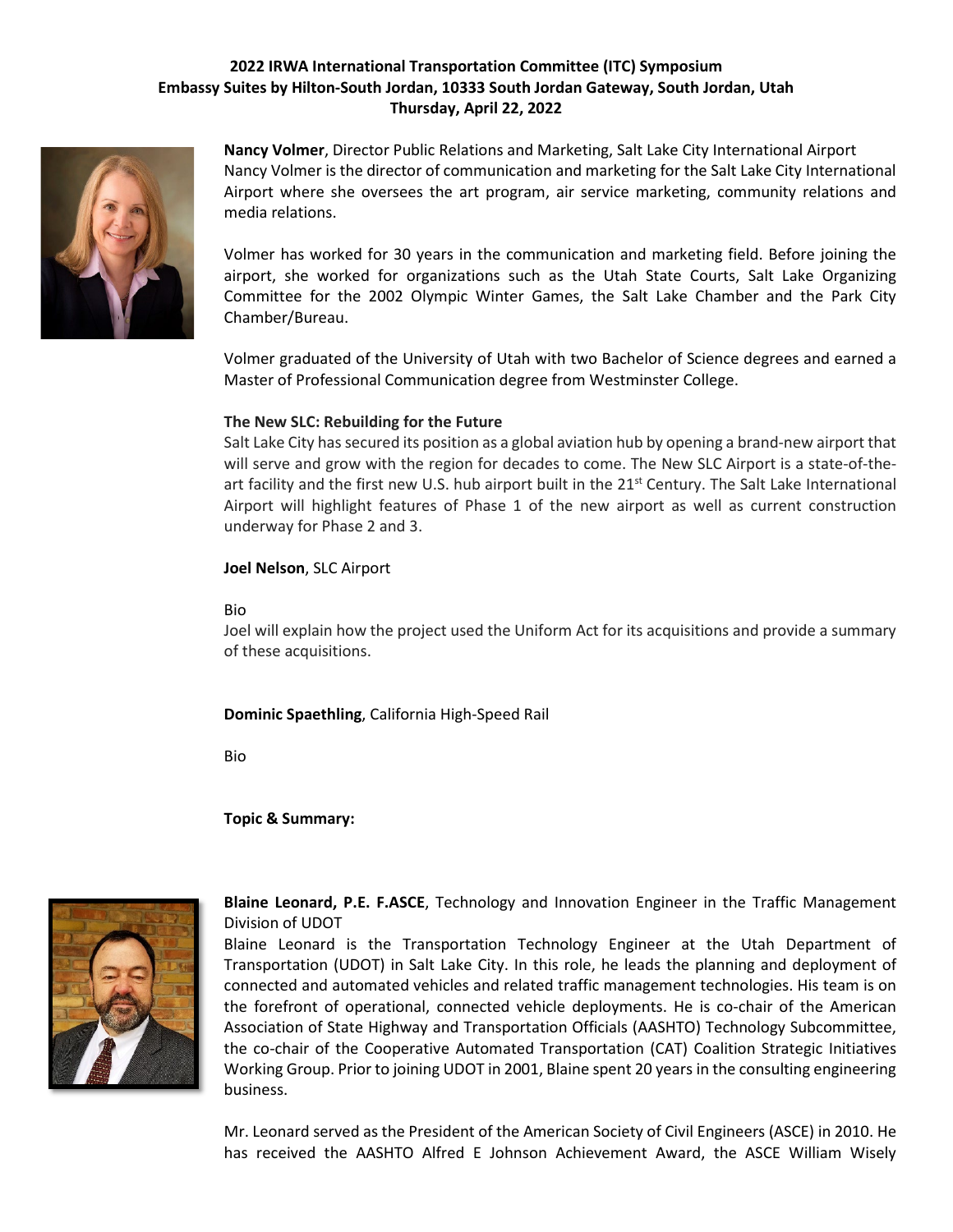American Civil Engineer Award, the SAE Lloyd Withrow Distinguished Speaker Award, has been named the Utah Engineer of the Year. He is a licensed engineer in six western states and is the Chair of the Utah Professional Engineers and Professional Land Surveyors Licensing Board. He holds Bachelors and Master's Degrees in Civil Engineering from the University of Utah, and was named a Distinguished Alumni by the Department in 2010.

## **Topic & Summary:** "Innovations in Transportation: Is our Infrastructure Ready?"

Our vehicles are becoming increasingly automated, gradually taking some of the driving functions away from the human driver. Systems are evolving which allow the vehicle and the infrastructure to communicate. What do the sensors see? When the cars talk to the roadside, what are they talking about? As agencies, are we ready to provide the features, data, and reliability that the vehicle needs? Let's have a discussion about what is being done, and what needs to be done to make this future transportation system possible.



#### **Whitney Ward, AIA**, Principal of VCBO Architecture

Whitney is a Principal of VCBO Architecture and has been with the firm since 2007. She has extensive experience in programming, facility planning, and community master planning and is a community outreach specialist. Whitney embraces a holistic design approach that ensures functionality, flexibility, and durability are at the forefront of each project. She is an advocate for sustainable design and provides expertise in the planning, design, and documentation processes for sustainable buildings. In her spare time, Whitney teaches Site Design and Sustainable Development as an Adjunct Professor with the University of Utah City and Metropolitan Planning Department.

#### **Topic & Summary:**

Whitney will discuss transportation infrastructure design and some of the future options of transportation including, Autonomous vehicles, Train and Bus rapid transit, and bike lanes, etc.



#### **Jordan Culimore, esq.**, Lead Attorney, Office of the Property Rights Ombudsman

Jordan Cullimore serves as the Lead Attorney in the Office of Property Rights Ombudsman, a neutral, nonpartisan state agency that helps to resolve property rights disputes in Utah. Prior to his appointment as Lead Attorney, he served as a Staff Attorney in the Office. He has been with the Ombudsman's Office since September 2015.

#### **Topic & Summary:**

The Office of the Property Rights Ombudsman is a neutral division of the Utah state government that protects and preserves the property rights of Utah citizens. After 20 years of assisting property owners and mediating hundreds of eminent domain disputes, the Ombudsman has learned a few lessons. Preventing problems in acquisition, and understanding dispute resolution principles, helps not only the property owner, but results in a smoother, faster, and fairer process for the agency.

**Todd Provost**, ??

Bio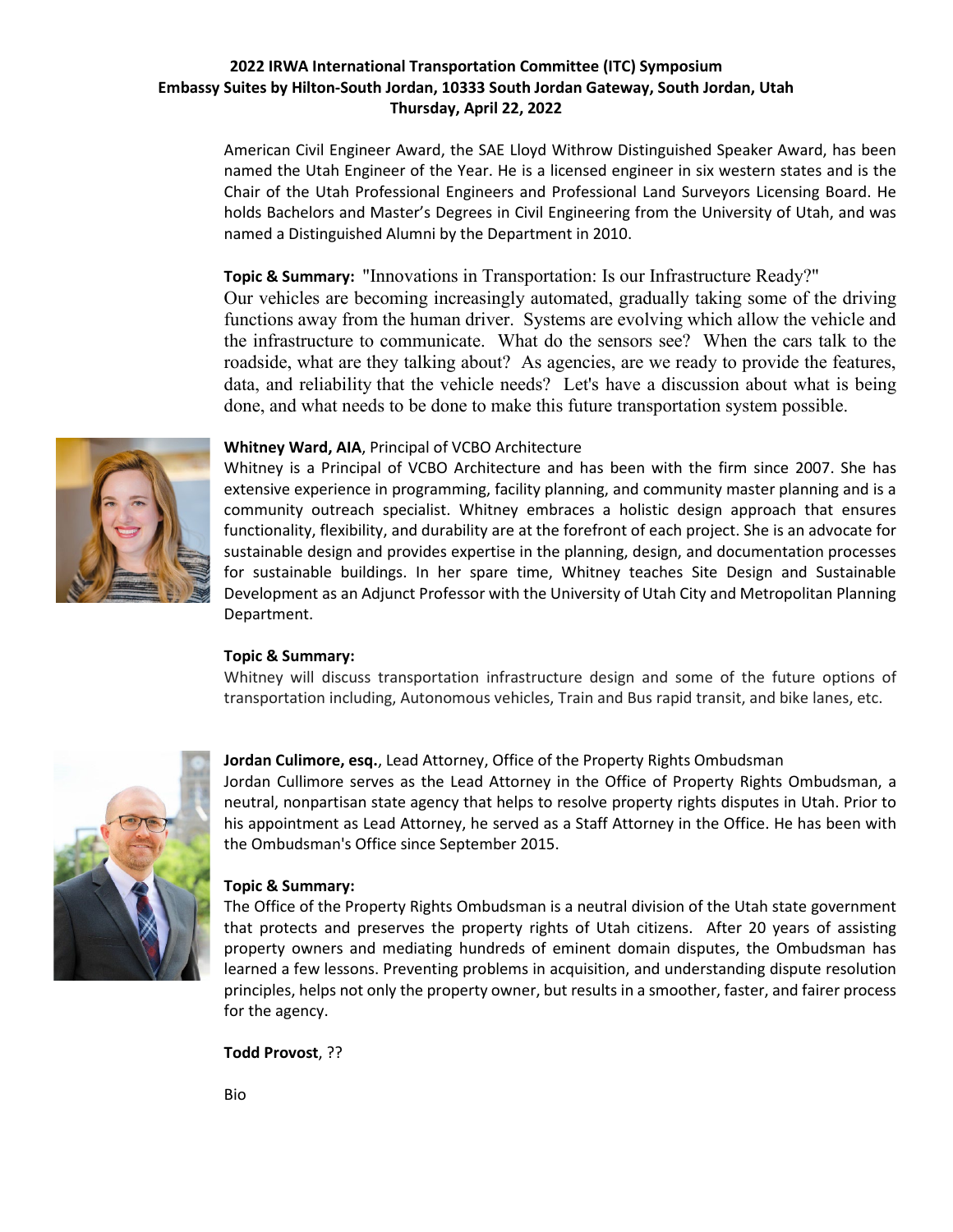**Topic & Summary:**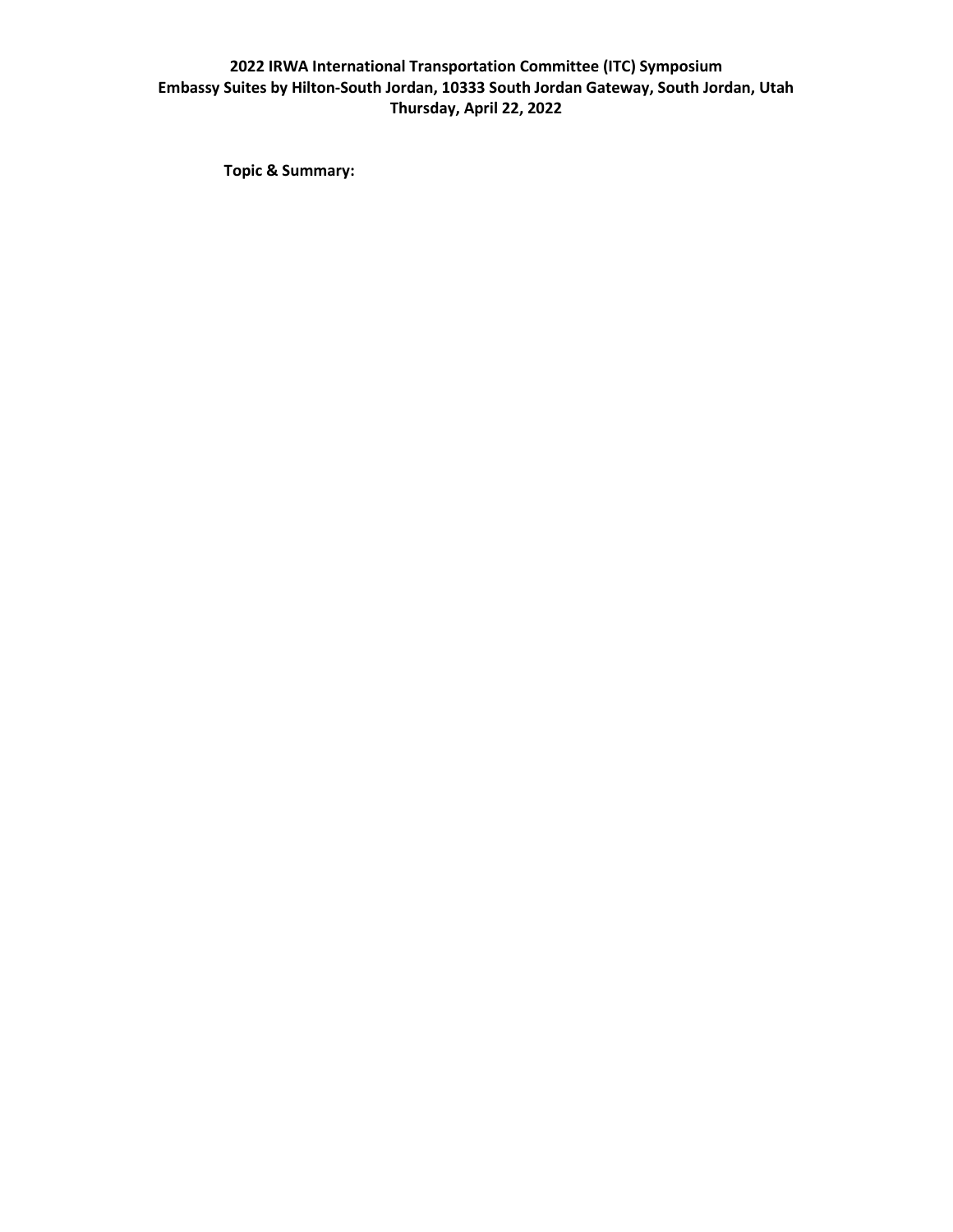

**Kristen Bennet, SR/WA, R/W-RAC**, President Blackbird Right of Way LLC and CEO of Pendulum Land Services

Kristen is a CLIMB Certified Instructor and was the recipient of the 2020 W. Howard Armstrong Instructor of the Year award. She is currently serving as the Chair of the IRWA International Professional Education Committee (IPEC). Kristen has presented relocation sessions at the IRWA annual conference, as well as at regional seminars and symposiums around the country. She is a past winner of both the Chapter 36 Professional of the Year and Young Professional of the Year Awards. Kristen is the Co-Host of the Pendulum Land Podcast and is an official Infrastructure Junkie!

**Dave Arnold, esq, SR/WA**, Attorney, Co-Host of the Pendulum Land Podcast



Dave Arnold is an eminent domain / right of way attorney licensed in the Commonwealth of Virginia and the State of North Carolina. He has litigated over 400 eminent domain and inverse condemnation cases, as well as lawsuits brought under the Uniform Relocation Act. He graduated from the University of Virginia and received his law degree from the College of William and Mary. Dave is co-host of the Pendulum Land Podcast, which covers all facets of the right of way industry, and he is a certified Infrastructure Junkie.

![](_page_6_Picture_7.jpeg)

## **Greg Jackson**, Professor, UVU

Professor Greg Jackson is best known as the creator, host, and head writer of the US history podcast, History That Doesn't Suck. He's also appeared on History Channel documentaries, other major history podcasts, radio, and served as a historical consultant for the podcast, American Elections: Wicked Game.

Greg is an Associate Professor at Utah Valley University, where he teaches courses in National Security Studies and Integrated Studies. He was a Burton Scholar and earned his Ph.D. in history from the University of Utah. Greg also holds an M.A. in French Studies and B.A. in history from Brigham Young University.

**Topic & Summary:**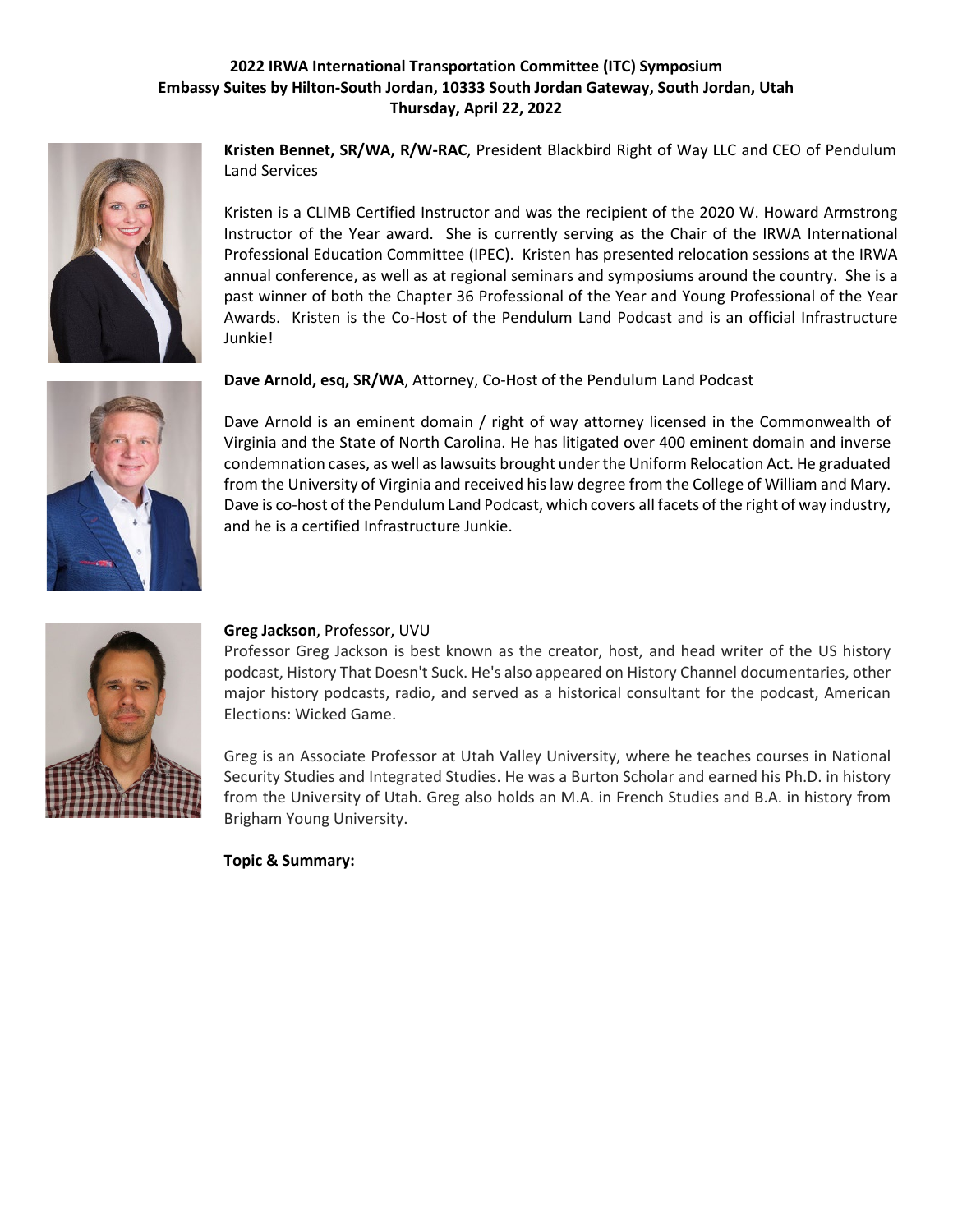![](_page_7_Picture_1.jpeg)

**David Barraza**, Acquisition Agent for Tierra Right of Way

David Barraza is a veteran of the U.S. Air Force and the Corporate Safety Officer for Tierra Right of Way in Tucson, AZ. He has a Bachelor of Science degree in Soils and Water Science from the University of Arizona, an MBA, and Doctorate in Organizational Management from the University of Phoenix. Mr. Barraza has 37 years of land development, environmental, road improvement, construction, and project management experience, and is semi-retired after 25 years with the City of Tucson as the Administrator of the Environmental Services Department. He has worked on EPA Superfund projects in AZ and has been involved with over 93-state highway and municipal road improvement projects. Mr. Barraza has extensive project management expertise in right-of-way clearance and acquisition, landowner negotiations, business and residential relocations, eminent domain, power transmission line utility easement expansion, and environmental site assessment clearance. He is a member of the IRWA, International Transportation Committee representing Region 1, Chapter 73 (Tucson, AZ), and is involved with many non-profit organizations in his community.

#### **Topic & Summary:**

During the planning phases of a project, it's critical to understand the environmental risks associated with land acquisitions and the potential liability associated with landowner rights to ensure landowner liability protection under federal guidelines. To achieve and maintain statutory landowner liability protections, a landowner must meet certain threshold criteria and satisfy certain obligations. Many of the conditions are similar under three landowner provisions. The Comprehensive Environmental Response, Compensation, and Liability Act (CERCLA), also known as Superfund, provides important liability limitations for 3 landowners categories that qualify as: (1) bona fide prospective purchaser (BFPPs), (2) contiguous property owners (CPOs), and (3) innocent landowners (ILOs). If a property is essential to a project, and landowner property rights are conveyed with a known environmental liability linked to the property, the new landowner can still obtain liability protections if specified obligations are met. These federal mandates, which fall under the Environmental Protection Agency (EPA), were intended to be self-implementing in most private party transactions and to minimize any federal involvement.

![](_page_7_Picture_6.jpeg)

**Patrick A. McCallister, SR/WA,** Right-of-Way Acquisition Manager - Technical Principal, WSP Patrick has served as the Indiana Chapter 10 President from 2018 to 2019. He was presented the Professional of the Year in 2018 by his Chapter and presented the Professional of the Year by his Region in 2020 and currently serves as the Region 5 Secretary/Treasurer. Patrick is the Right of experience in the industry, managing right of way acquisition projects for both federally and locally funded transportation projects. Patrick also presented at the 2017 and 2018 IRWA International Education Conferences and symposiums. Patrick is also Co-Host of the Eminent Domain and Right of Way Club on the Clubhouse App

## **Topic & Summary:** Overcoming ROW Challenges in the Bus Lane

The Indianapolis Public Transportation Corporation (IndyGo) Purple Line BRT project is the second phase of IndyGo's bus rapid transit program. The Purple Line consists of 14.8 miles of urban corridor along 38<sup>th</sup> Street and Post Road in the City of Indianapolis. During this presentation, the discussion will be about overcoming the challenges of right of way acquisition for this project. Beginning with the scope growing from 60 parcels to 287 parcels and making changes to our team to accommodate the increase in parcel count on a very challenging corridor with some very challenging parcels. Working with an agency that rarely has the need to acquire land and this being their largest project ever. Overcoming hostile owners who opposed the project and still delivered a successful project to the client.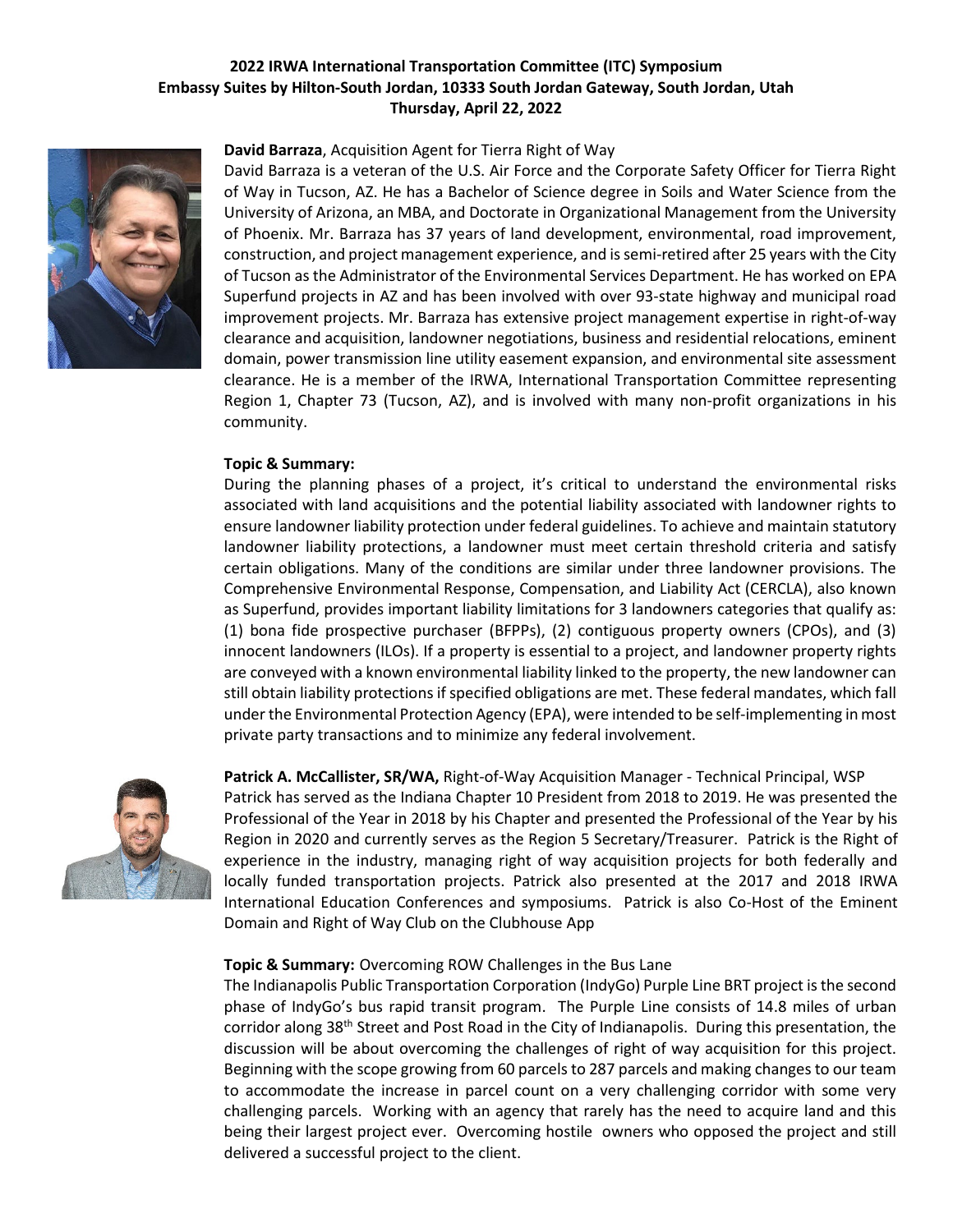![](_page_8_Picture_1.jpeg)

#### **Eminent Domain & Right of Way Club Lounge Event**

Join Eminent Domain & Right of Way Club co-hosts Patrick McCallister and Beth Smith, live from the IRWA Region 9 International Transportation Committee Symposium in Salt Lake City, Utah. In this event we welcome special guest, Connor McDonald, with the IRWA Young Professionals and discuss the Young Professionals Committee.

![](_page_8_Picture_4.jpeg)

**Patrick A. McCallister, SR/WA**, Right-of-Way Acquisition Manager - Technical Principal, WSP Patrick McCallister, SR/WA has served as the Indiana Chapter 10 President from 2018 to 2019. He was presented the Professional of the Year in 2018 by his Chapter and presented the Professional of the Year by his Region in 2020 and currently serves as the Region 5 Secretary/Treasurer.

Patrick is the Right of Way Acquisition Manager for WSP USA's Indianapolis, Indiana office and has 29 years of experience in the industry, managing right of way acquisition projects for both federally and locally funded transportation projects. Patrick has presented at previous IRWA International Education Conferences and is the co-host of the Eminent Domain & Right of Way Club on the Clubhouse App.

![](_page_8_Picture_7.jpeg)

## **Beth Smith, SR/WA,** Real Estate Specialist

Beth Smith, SR/WA has been with the Milwaukee Metropolitan Sewerage District (MMSD) for 4 years and currently is their Real Estate Specialist. She has 23 years of experience in the right of way industry. In 2009, she and 3 colleagues founded TerraVenture Advisors, an eminent domain consulting firm, where she continues to consult on an as-needed basis. Her primary areas of expertise are property management, relocation assistance and project management. She also enjoys researching complex title and legal issues.

Beth is currently a co-chair of the International Strategic Planning Committee for the International Right of Way Association, and is a secretary for the International Professional Education Committee. From 2018-2020, she was the Chair of Region 5 and in 2021 was selected as the Region 5 Professional of the Year. She has served in many roles for Badger Chapter 17 (Wisconsin), including all officer positions as well as Newsletter Editor and Relocation Committee Chair.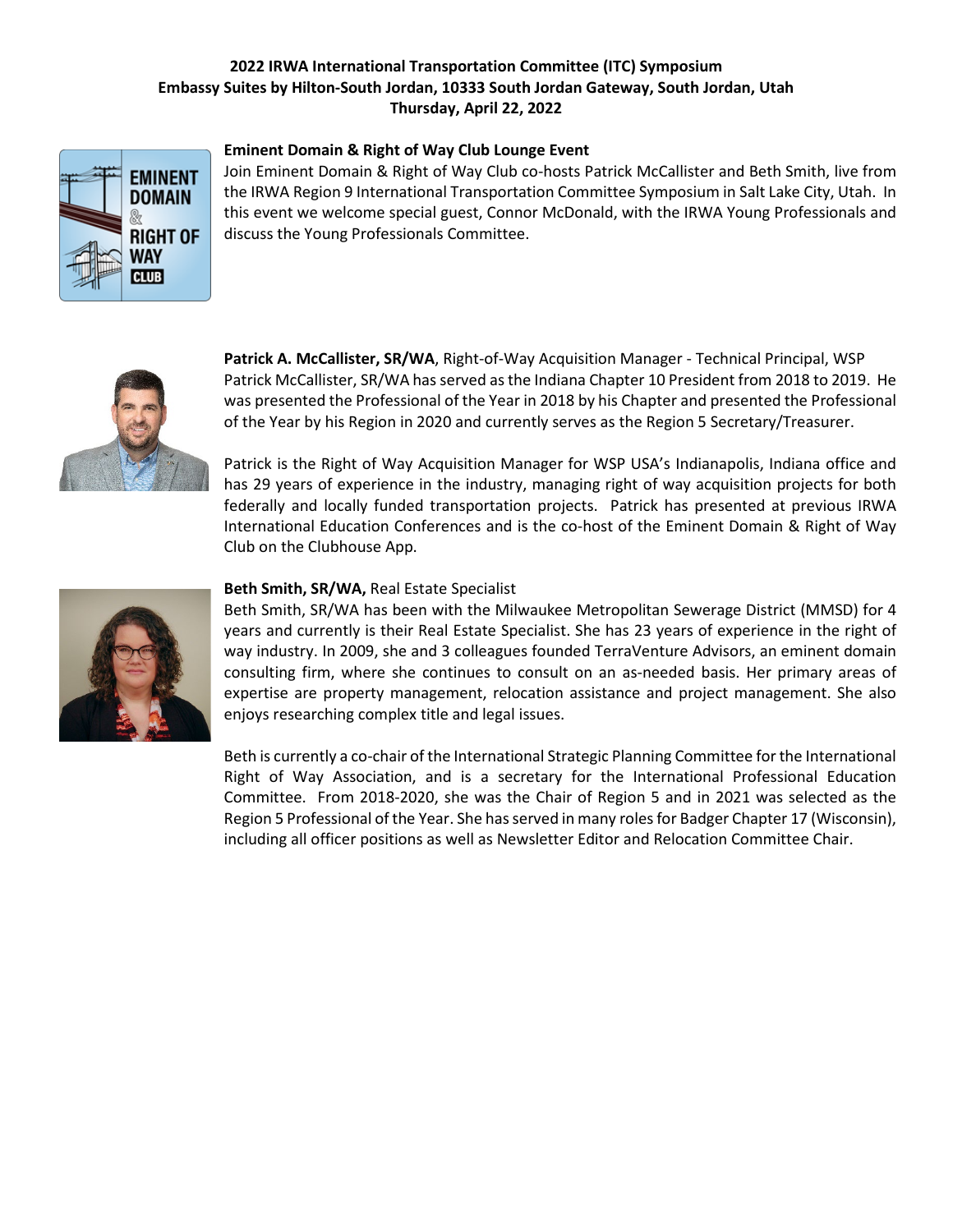#### **International Transportation Committee**

Christie Saenz, SR/WA, R/W-RAC Nancy Sinclair, SR/WA Patrick A. McCallister, SR/WA

*Chair Vice Chair Secretary*

*Chair Vice Chair Secretary* Tony Pollack, SR/WA Richard Pittenridge, SR/WA, R/W-NAC Carmelita Delgado, SR/WA, R/W-NAC

#### **Hosting Chapter 38 – The Beehive Chapter**

*Treasurer Secretary* China Bills, SR/WA Brandi Davenport, SR/WA

*2nd International Director 1st International Director Education Chair* Brady Nowers, RWP-OG Judy A. Larsen, SR/WA Judy Killgore & Jan Burnell

**Venue Information & Map**

**City Map**

## **Exhibitors**

![](_page_9_Picture_17.jpeg)

![](_page_9_Picture_18.jpeg)

**Environmental Science and Engineering** 

Craig A. McKennon, SR/WA Tom Denison, SR/WA Cart McMillan, RWA

*Membership Chair Professional Development Chair Communication & Marketing Chair*

*President President Elect Vice President* Brady Nowers, RWP-OG The Mudy A. Larsen, SR/WA Nadia Bakr, SR/WA-GN

**Region 9**